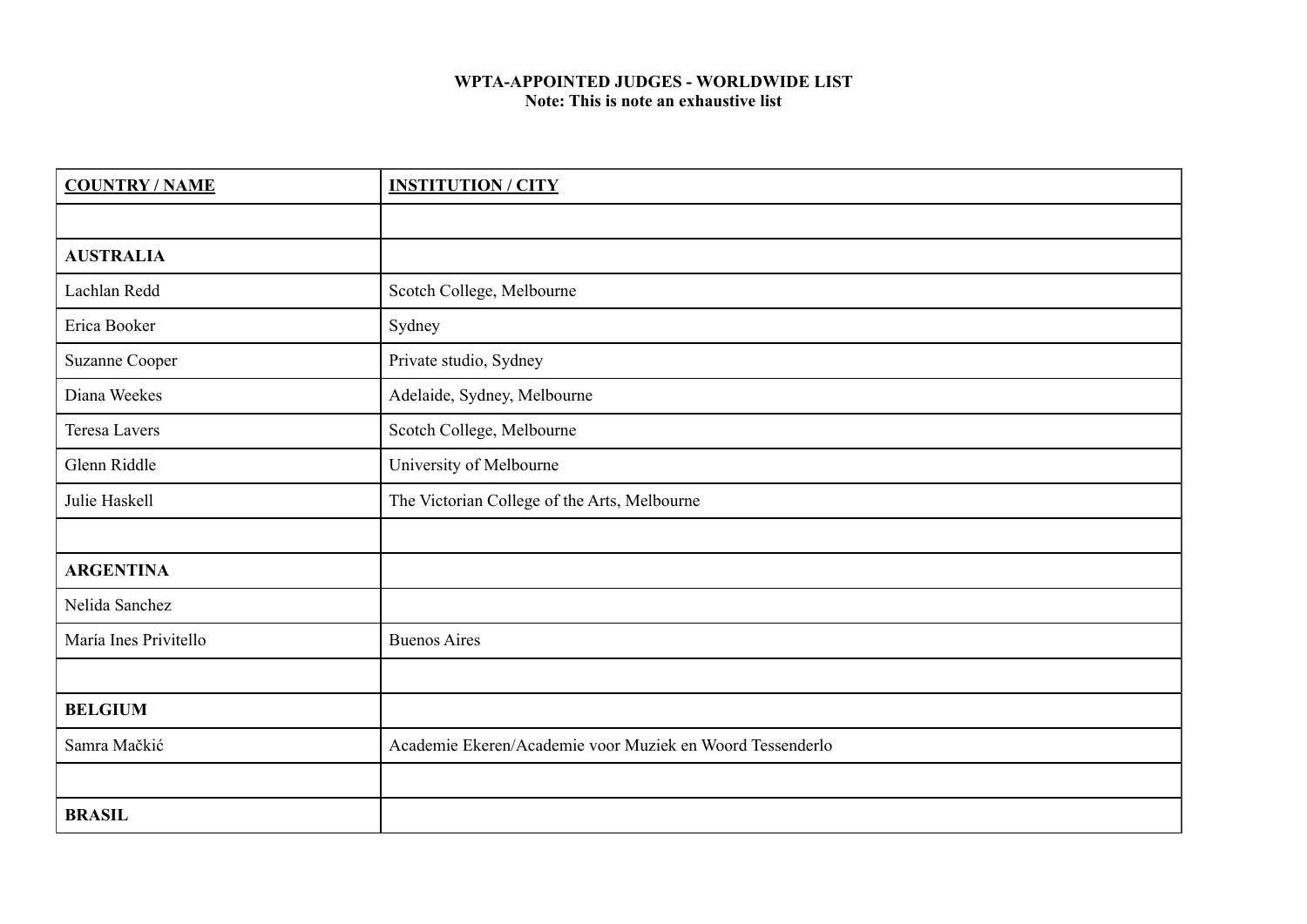| Carmen Célia Fregoneze | Curitiba, State University of Paraná, School of Music and Fine Arts                                 |
|------------------------|-----------------------------------------------------------------------------------------------------|
| Patrícia Bretas        | Universidade Federal do Rio de Janeiro                                                              |
|                        |                                                                                                     |
| <b>CANADA</b>          |                                                                                                     |
| Ross Osmun             | Bishop's University, Sherbrooke, QC                                                                 |
| <b>Edward Turgeon</b>  | Algoma University, Sault Ste. Marie, ON                                                             |
| Anne-Lousie Turgeon    | Algoma University, Sault Ste. Marie, ON                                                             |
| Megumi Masaki          | Brandon University, Brandon, MA                                                                     |
| Ildiko Skeldon         | Richmond Music School, Richmond, BC<br>University of Prince Edward Island, Charlottetown, PE        |
| <b>Adrian Cheung</b>   |                                                                                                     |
| Kyoko Hashimoto        | McGill University, Montreal                                                                         |
|                        |                                                                                                     |
| <b>CHILE</b>           |                                                                                                     |
| Paulina Zamora         | Universidad de Chile, Santiago de Chile                                                             |
|                        |                                                                                                     |
| <b>CHINA</b>           |                                                                                                     |
| Xun Pan                | Millersville University, Millersville, PA<br>Lancaster International Piano Festival; links to China |
| Jenny Q Chai           | President, FaceArt Institute of Music, Shanghai                                                     |
| Ying Cai               | Shanghai Normal University College of Music/Lishui Conservatory of Music                            |
| Teresa Wong            | Hong Kong                                                                                           |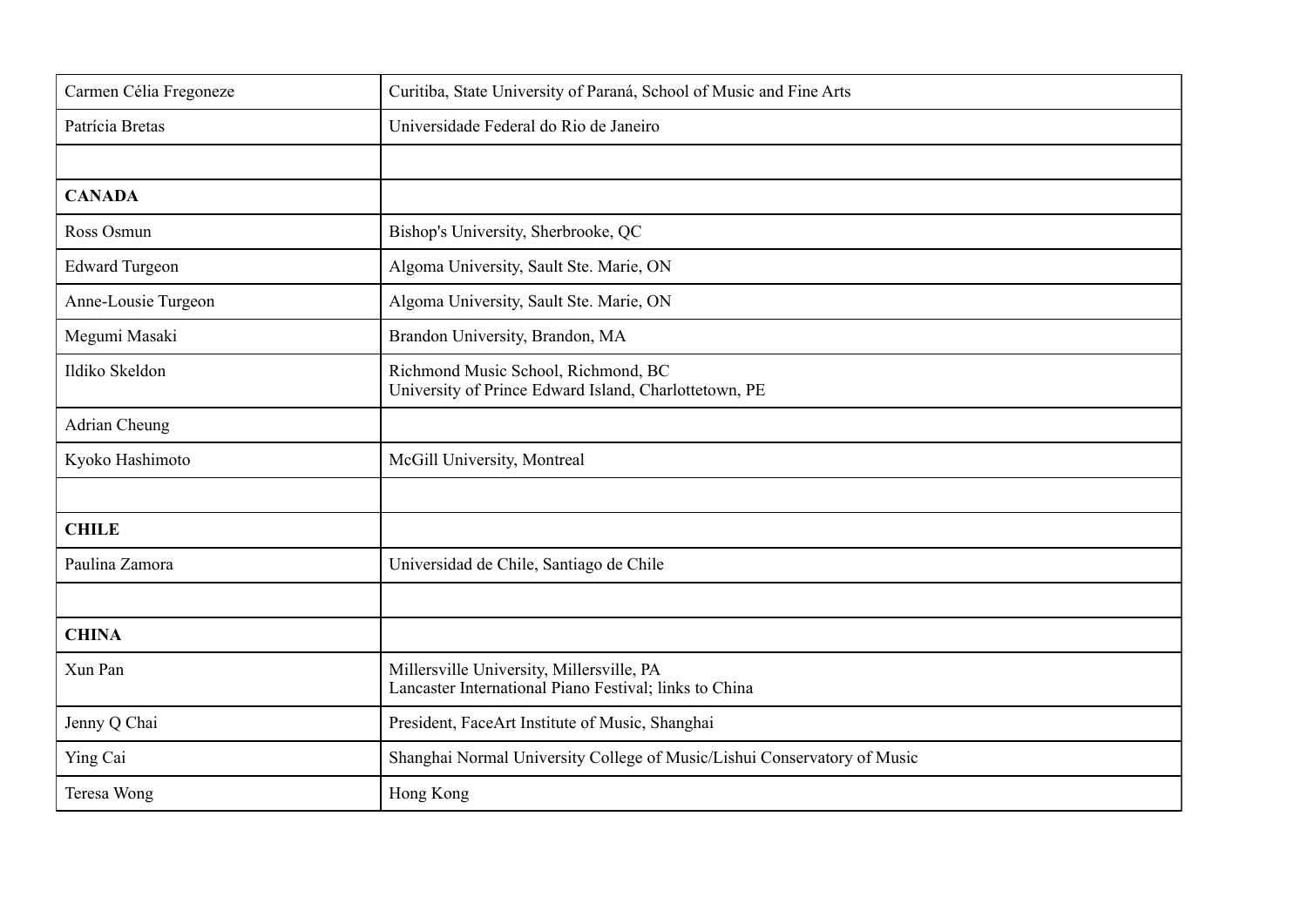| Jacqueline Leung       | Hong Kong                      |
|------------------------|--------------------------------|
| Richard Pohl           | Jiujiang University            |
| Meiling Chen           | NYU - Shanghai                 |
|                        |                                |
| <b>COLOMBIA</b>        |                                |
| Gloria Patricia Perez  | Medellin                       |
| William Mac McClure    | Bogota                         |
|                        |                                |
| <b>COSTA RICA</b>      |                                |
| Manuel Matarrita       | San Jose                       |
|                        |                                |
| <b>CROATIA</b>         |                                |
| Veljko Glodić          | Academy of Music, Zagreb       |
| Terezija Cukrov        | Zagreb                         |
|                        |                                |
| <b>FRANCE</b>          |                                |
| Lilia Boyadjieva       | Paris                          |
| <b>Tamas Vesmas</b>    | Paris                          |
| <b>Avguste Antonov</b> | Conservatoire de Chateaubriant |
|                        |                                |
| <b>GERMANY</b>         |                                |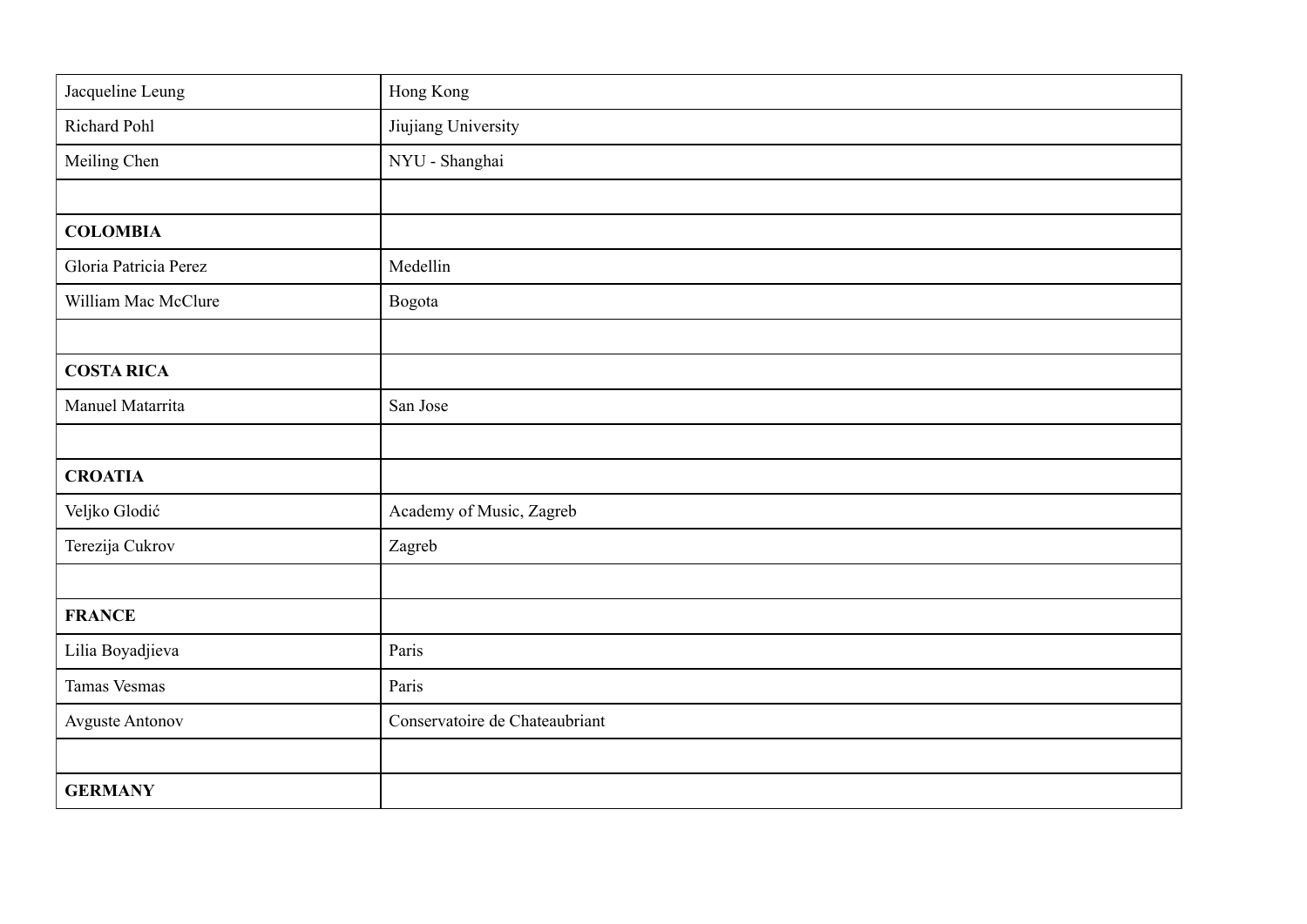| Olga Papikian         | Munich, Volkshochschule, Hallbergmoos                  |
|-----------------------|--------------------------------------------------------|
| Andriy Tsygichko      | Leipzig                                                |
| Pia Kaiser            | The Hochschule für Musik Carl Maria von Weber, Dresden |
| <b>Albert Mamriev</b> | Dresden                                                |
| Heather O'Donnell     | Berlin                                                 |
| Michael van Krücker   |                                                        |
| Ratko Delorko         | Universität Mozarteum, Salzburg                        |
|                       |                                                        |
| <b>GREECE</b>         |                                                        |
| Kosmas Lapatàs        |                                                        |
|                       |                                                        |
| <b>HUNGARY</b>        |                                                        |
| Judit Gábos           | Eszterházy Károly College, Eger                        |
| Mariann Marczi        | Liszt Ferenc Academy of Music, Budapest                |
|                       |                                                        |
| <b>ICELAND</b>        |                                                        |
| Peter Máté            | Iceland Academy of the Arts, Reykjavík                 |
|                       |                                                        |
| <b>INDONESIA</b>      |                                                        |
| Inge Buniardi         |                                                        |
|                       |                                                        |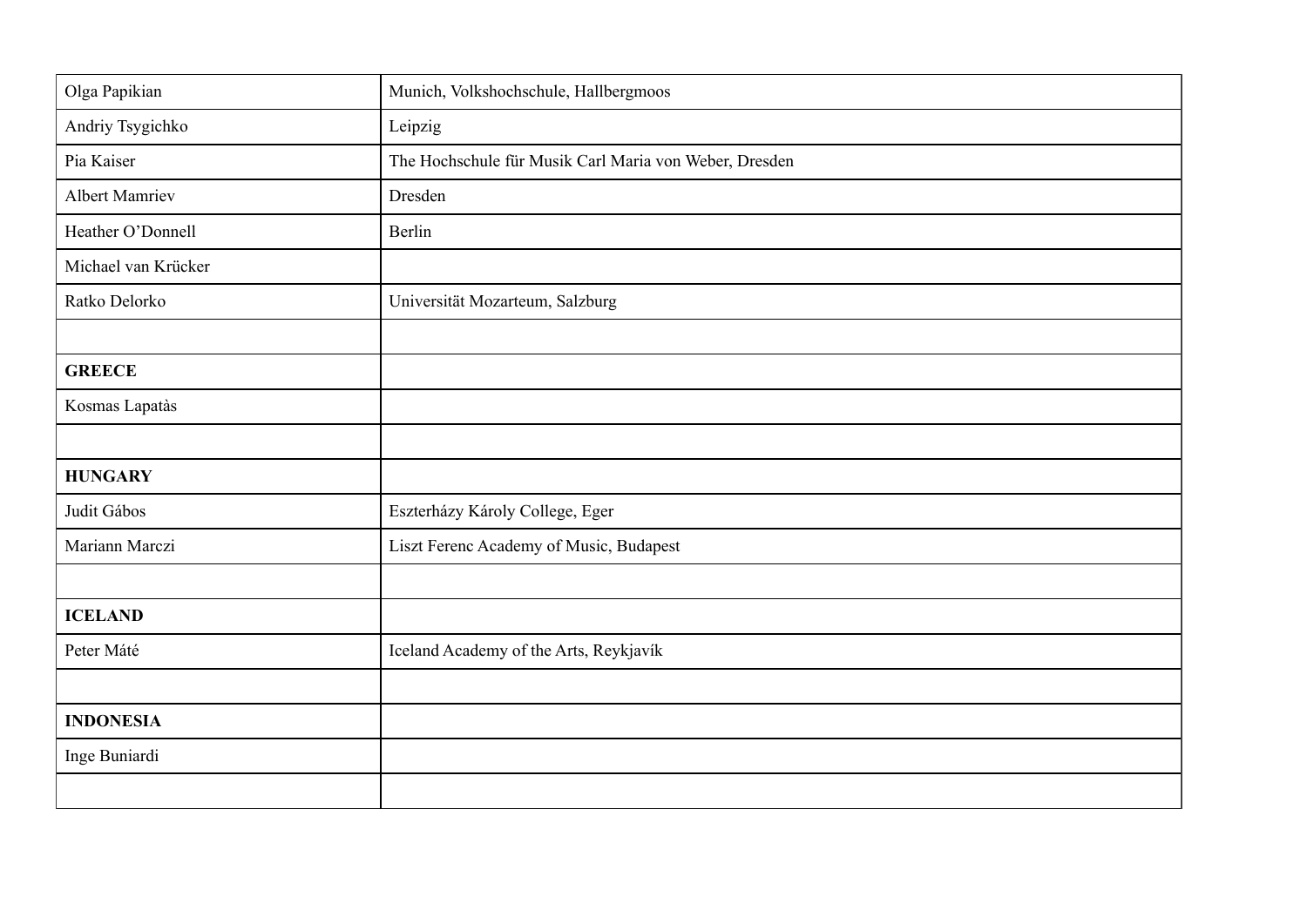| <b>IRELAND</b>           |                                                                  |
|--------------------------|------------------------------------------------------------------|
| David Mooney             | Conservatory of Music and Drama - Dublin Institute of Technology |
| Elisaveta Blumina        | Dublin                                                           |
| Gabriela Mayer           | CIT Cork School of Music                                         |
|                          |                                                                  |
| <b>ISRAEL</b>            |                                                                  |
| Yuval Admony             | Tel Aviv                                                         |
| Tami Kanazawa            | Tel Aviv                                                         |
| <b>Emanuel Krasovsky</b> | The Buchmann-Mehta School of Music, Tel Aviv                     |
|                          |                                                                  |
| <b>ITALY</b>             |                                                                  |
| Teresa Trevisan          | <b>Trieste Music Conservatory</b>                                |
| Flavio Zaccaria          | <b>Trieste Music Conservatory</b>                                |
| Daniele Petralia         | "V. Bellini" Music University, Catania                           |
| Luca Schieppati          | Novara Conservatory, "Shura Cherkassky" IPC Milan                |
| <b>Achille Gallo</b>     | Venice                                                           |
| Vincenzo Balzani         | Milan                                                            |
| Luigi Giachino           | Conservatorio di Musica "Nicolò Paganini" - Genova               |
|                          |                                                                  |
| <b>JAPAN</b>             |                                                                  |
| Rika Fukuda              | Tokyo                                                            |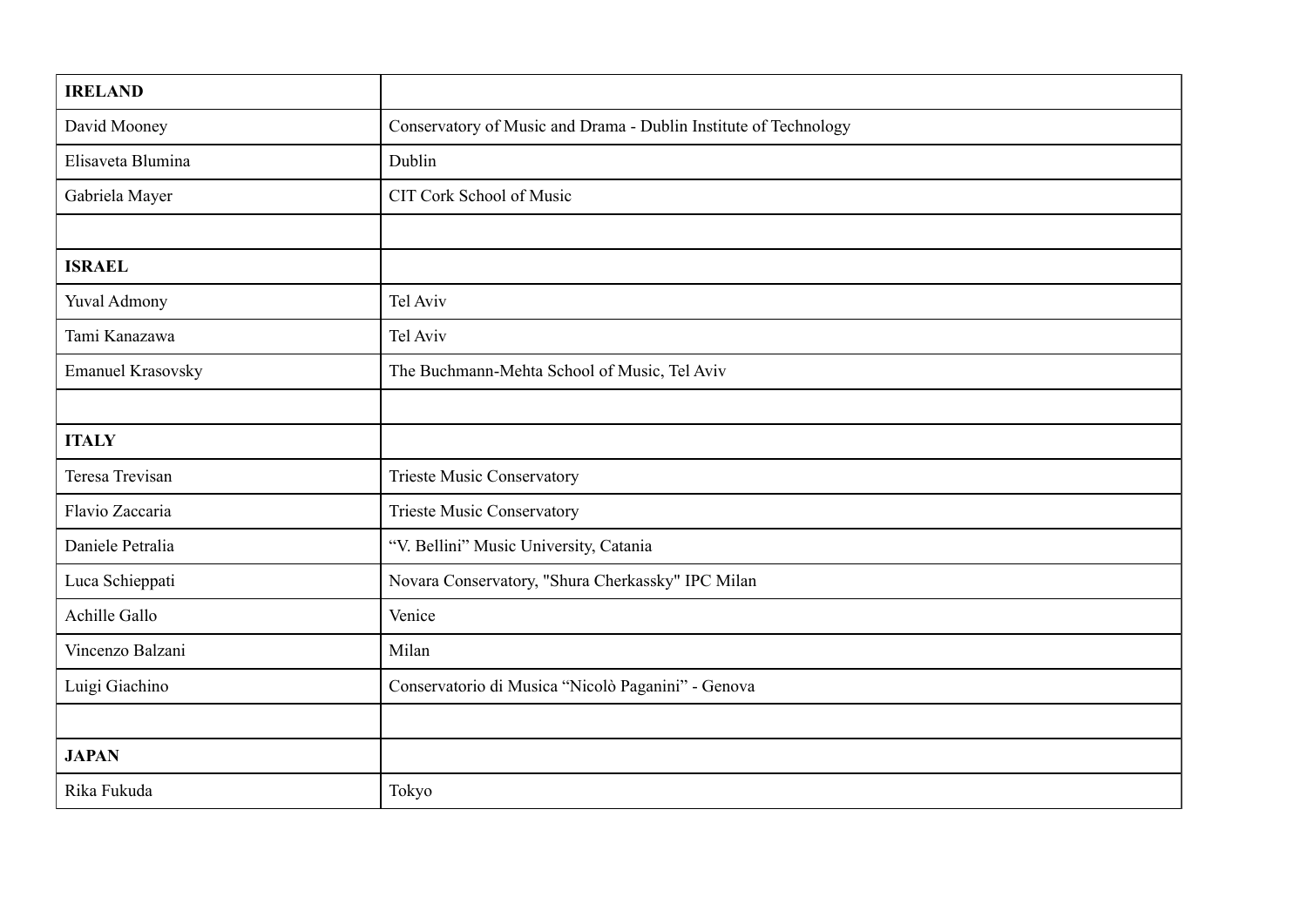| <b>SOUTH KOREA</b> |                                     |
|--------------------|-------------------------------------|
| Hae Won Chang      | Seoul                               |
|                    |                                     |
| <b>MACAU</b>       |                                     |
| Clarence Lam       | Macau Conservatory                  |
|                    |                                     |
| <b>MACEDONIA</b>   |                                     |
| Marija Maksimova   | Skopje                              |
|                    |                                     |
| <b>MALAYSIA</b>    |                                     |
| Ian Goh            | Kajang                              |
|                    |                                     |
| <b>MEXICO</b>      |                                     |
| Anatoly Zatin      | Universidad de Colima, Colima, Col. |
| Vlada Vassilieva   | Universidad de Colima, Colima, Col. |
|                    |                                     |
| <b>MONGOLIA</b>    |                                     |
| SeungYun Suh       | Mongolia International University   |
|                    |                                     |
| <b>NEW ZEALAND</b> |                                     |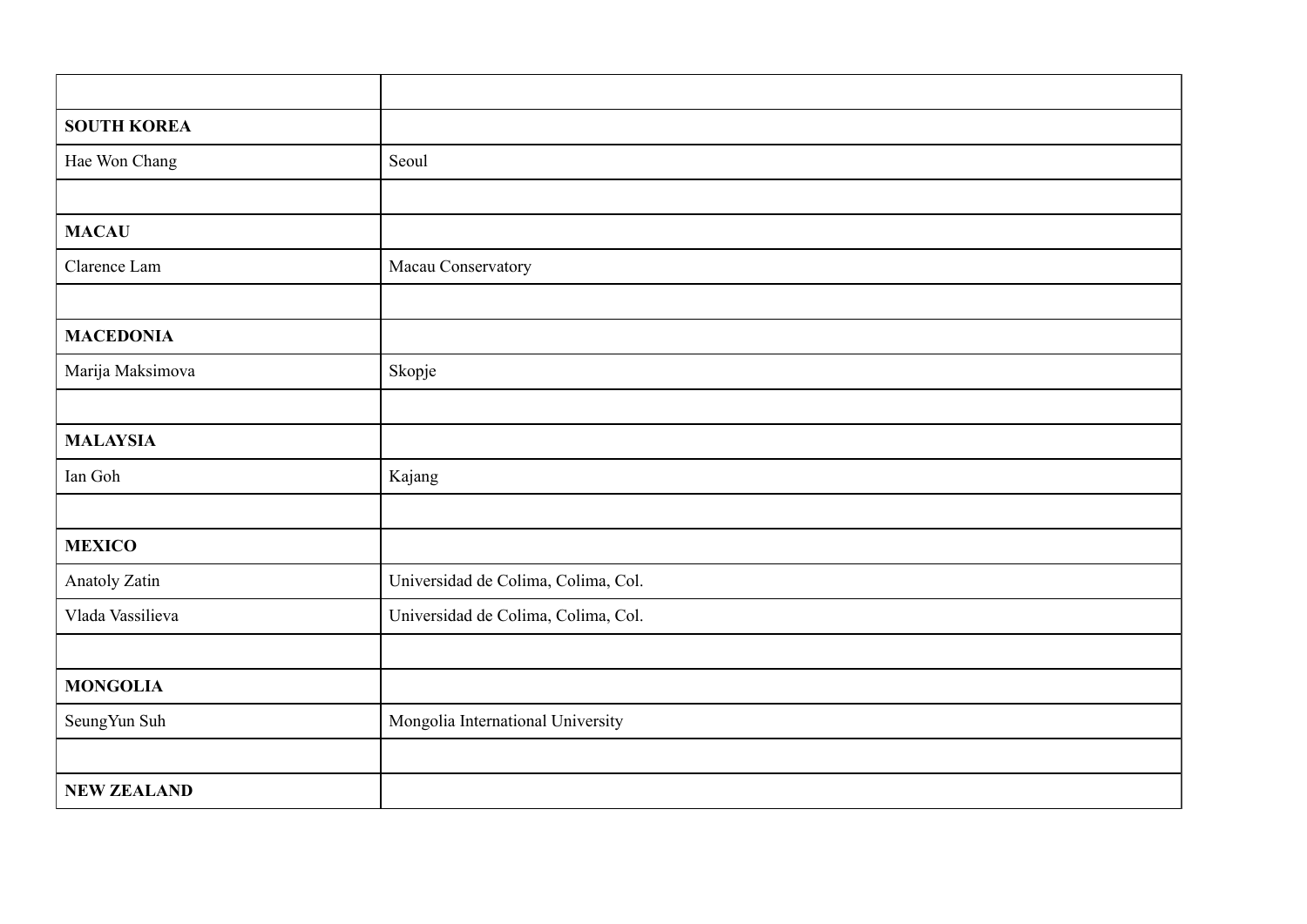| Rae de Lisle          | University of Auckland                                                       |
|-----------------------|------------------------------------------------------------------------------|
|                       |                                                                              |
| <b>NETHERLANDS</b>    |                                                                              |
| Henry Kelder          | University of the Arts, Utrecht                                              |
| Johann Markel         | Studio in The Hague, Houtens Muziek Collectief, Houten                       |
|                       |                                                                              |
| <b>PHILIPPINES</b>    |                                                                              |
| Raul Sunico           | Cultural Center of the Philippines/Santo Tomas Conservatory of Music, Manila |
| Anthony Say           | Santo Tomas Conservatory of Music, Manila                                    |
|                       |                                                                              |
| <b>POLAND</b>         |                                                                              |
| Jan Kadłubiski        | Warsaw                                                                       |
| Anna Kijanowska       | Katowice                                                                     |
|                       |                                                                              |
| <b>PORTUGAL</b>       |                                                                              |
| Miguel Henriques      | Escola Superior de Música de Lisboa                                          |
| Romain Garioud        | National School of L'Hay les roses and Scuoala Superior de Musica of Espinho |
|                       |                                                                              |
| <b>ROMANIA</b>        |                                                                              |
| Andrei Enoiu-Pânzariu | National University of Arts "George Enescu", Iași                            |
| Veronica Gaspar       | National University of Music, Bucharest                                      |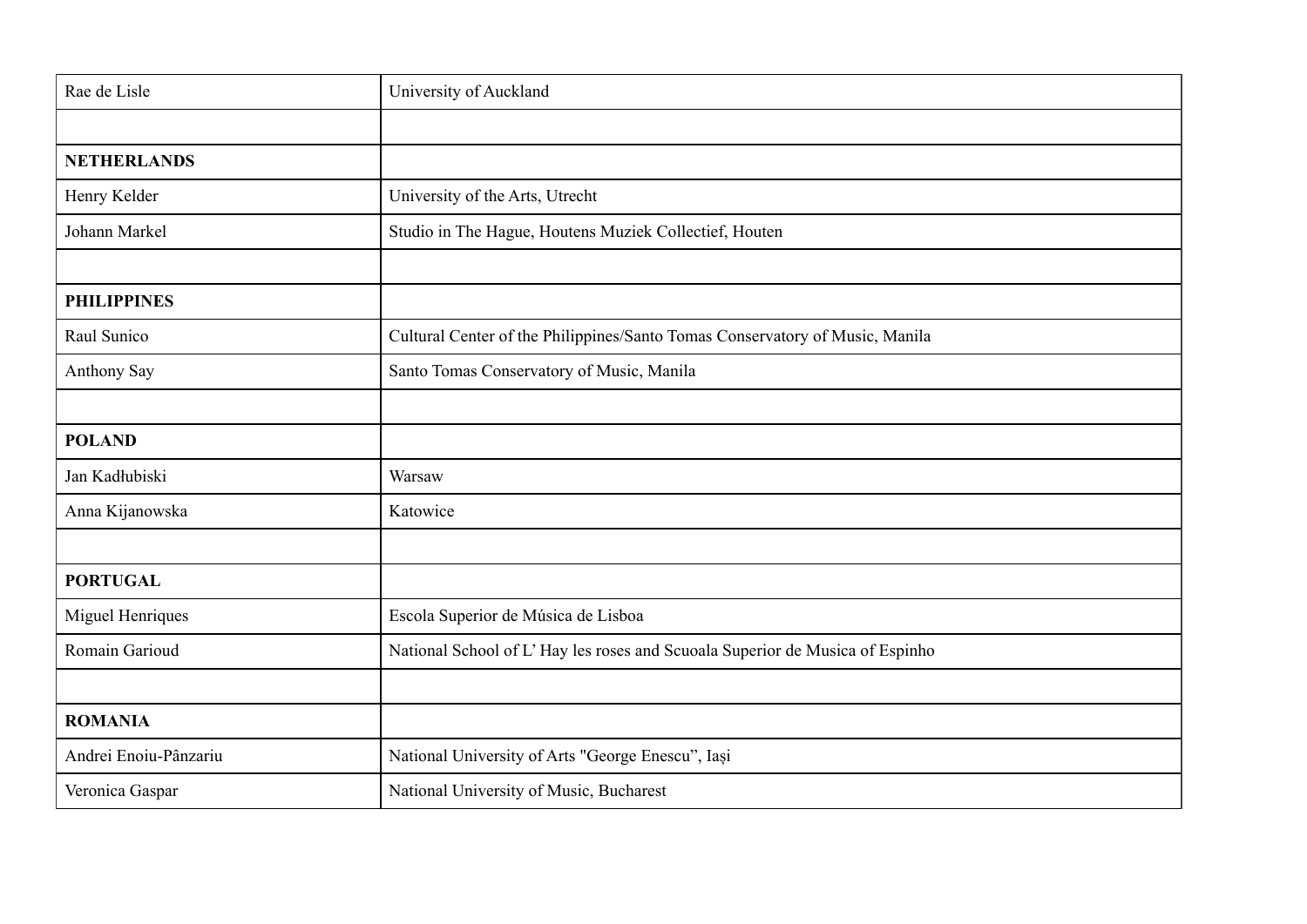| Constantin Ionescu-Vovu | <b>Bucharest</b>                                 |
|-------------------------|--------------------------------------------------|
| Ionela Butu             | University of Arts "George Enescu", Iași         |
|                         |                                                  |
| <b>RUSSIA</b>           |                                                  |
| Yuri Bogdanov           | Gnesin Institute, Moscow                         |
| Evgeni Mikhailov        | Kazan State Conservatoire, Kazan, Tatarstan      |
| Elena Tarasova          | Moscow Tchaikovsky Conservatory                  |
|                         |                                                  |
| <b>SINGAPORE</b>        |                                                  |
| Boris Kraljevic         |                                                  |
| Benjamin Loh            |                                                  |
|                         |                                                  |
| <b>SOUTH AFRICA</b>     |                                                  |
| Bernarda Swart          | North West University, Potchefstroom             |
|                         |                                                  |
| <b>SPAIN</b>            |                                                  |
| <b>Leonel Morales</b>   | Madrid                                           |
| István Székely          | Albir                                            |
| Nati Ballarin           | Javea (Xabia)                                    |
| Luis Becerra            | Sevilla                                          |
| Ludovica Mosca          | La Escuela de Artes Musicales Luthier, Barcelona |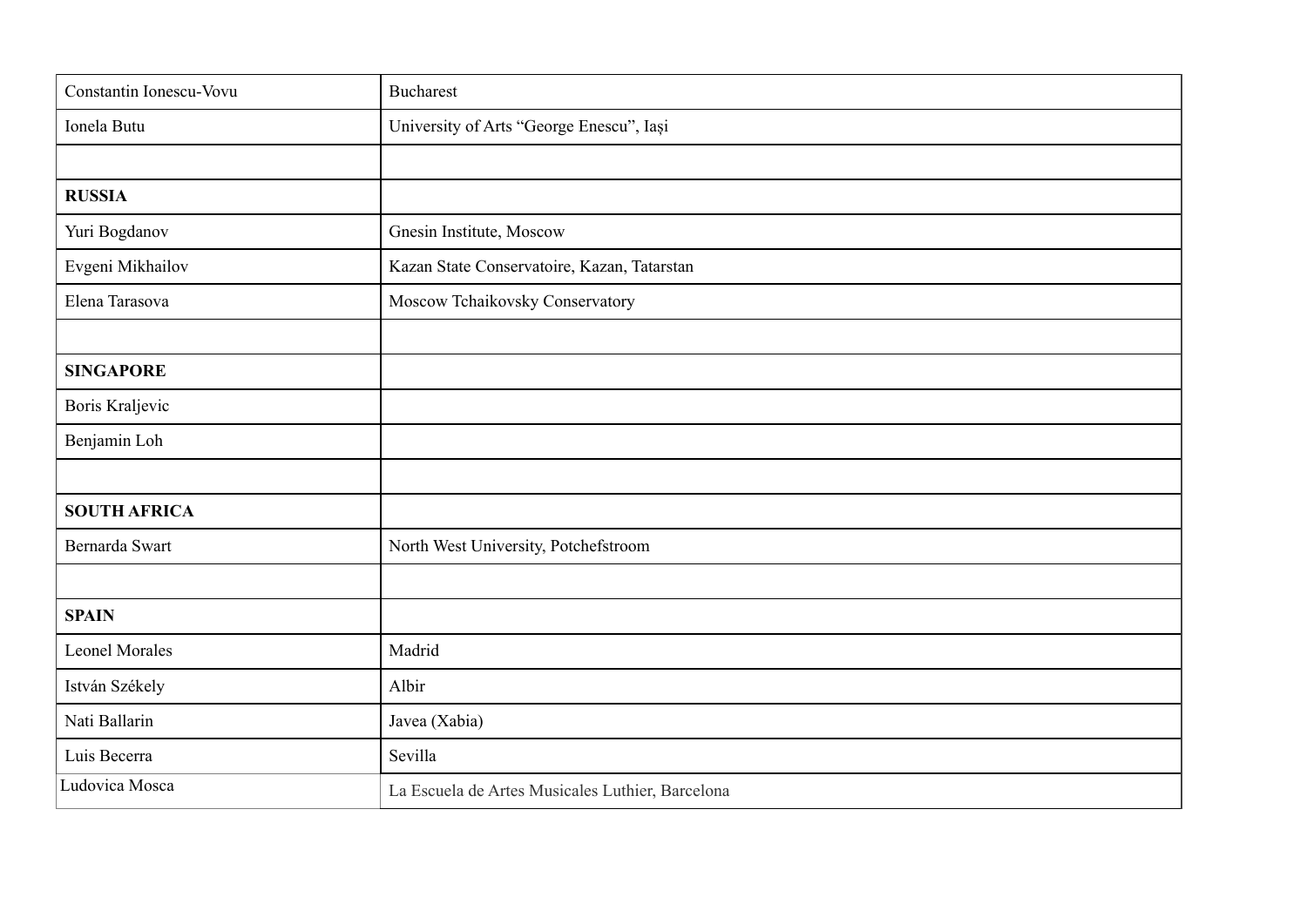| <b>SWEDEN</b>       |                                                           |
|---------------------|-----------------------------------------------------------|
| Staffan Scheja      | Kungliga Musikhögskolan/Royal College of Music, Stockholm |
|                     |                                                           |
| <b>SWITZERLAND</b>  |                                                           |
| Jason Paul Peterson | Basel                                                     |
| See Siang Wong      | Zurich                                                    |
| Mailyn Streit       | Alpnachstad                                               |
| Arisa Kawasugi      | Dornach                                                   |
|                     |                                                           |
| <b>TURKEY</b>       |                                                           |
| Evren Kutlay        | Yildiz Technical University, Istanbul                     |
|                     |                                                           |
| <b>UKRAINE</b>      |                                                           |
| Yuri Kot            |                                                           |
| Serhij Hryhorenko   | Lviv                                                      |
|                     |                                                           |
| <b>UK</b>           |                                                           |
| Ian Jones           | RCM London                                                |
| Murray McLachlan    | Chetham's / RNCM, Manchester                              |
| Jonathan Plowright  |                                                           |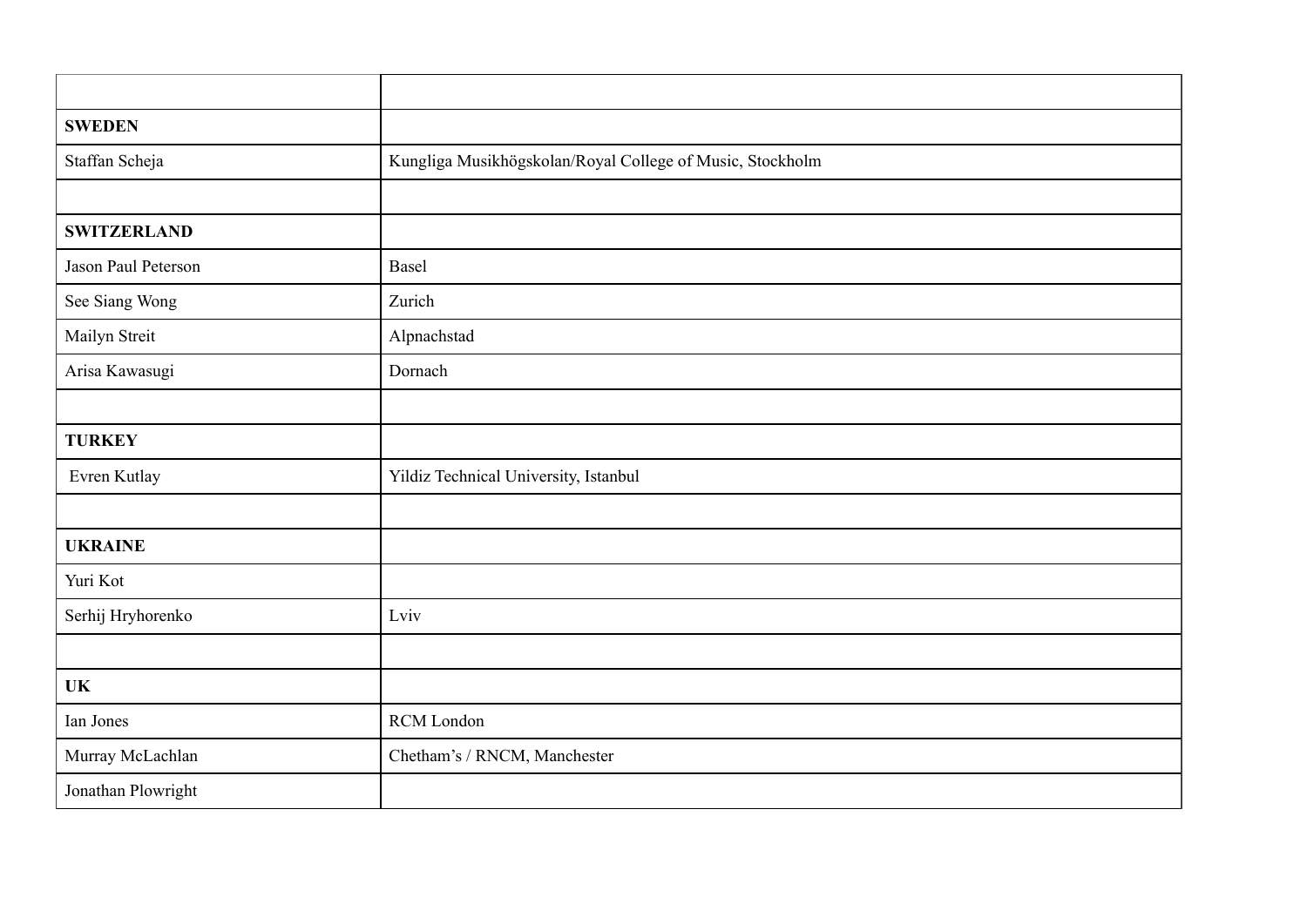| Sofya Gulyak            | London                                       |
|-------------------------|----------------------------------------------|
| Joan Havill             | Guildhall School of Music & Drama, London    |
| Hiroaki Takenouchi      | London                                       |
| Leon McCawley           | <b>RCM</b> London                            |
| Philip Fowke            | Trinity                                      |
| <b>Lynette Stulting</b> | RCM Junior Dept, London                      |
| Panayiotis Demopoulos   | The University of York, Heslington           |
| John Byrne              | Wells Cathedral School, Somerset; RCM London |
| Vanessa Latarche        | <b>RCM</b> London                            |
| Emily Jeffrey           | <b>RCM</b> London                            |
| Tessa Nicholson         | <b>RAM</b> London                            |
| Yekaterina Lebedeva     | RCM JD, London                               |
| Julian Jacobson         | London                                       |
| Richard McMahon         | RWCMD, Cardiff                               |
| <b>Graham Scott</b>     | <b>RNCM</b> Manchester                       |
| James Kirby             | Royal Holloway, University of London         |
| Guido Mallardi          | London                                       |
| Chris Green-Armytage    | Yaxham, Norfolk NR19 1SA                     |
|                         |                                              |
| <b>USA</b>              |                                              |
| Jeongwon Ham            | University of Oklahoma, Norman, OK           |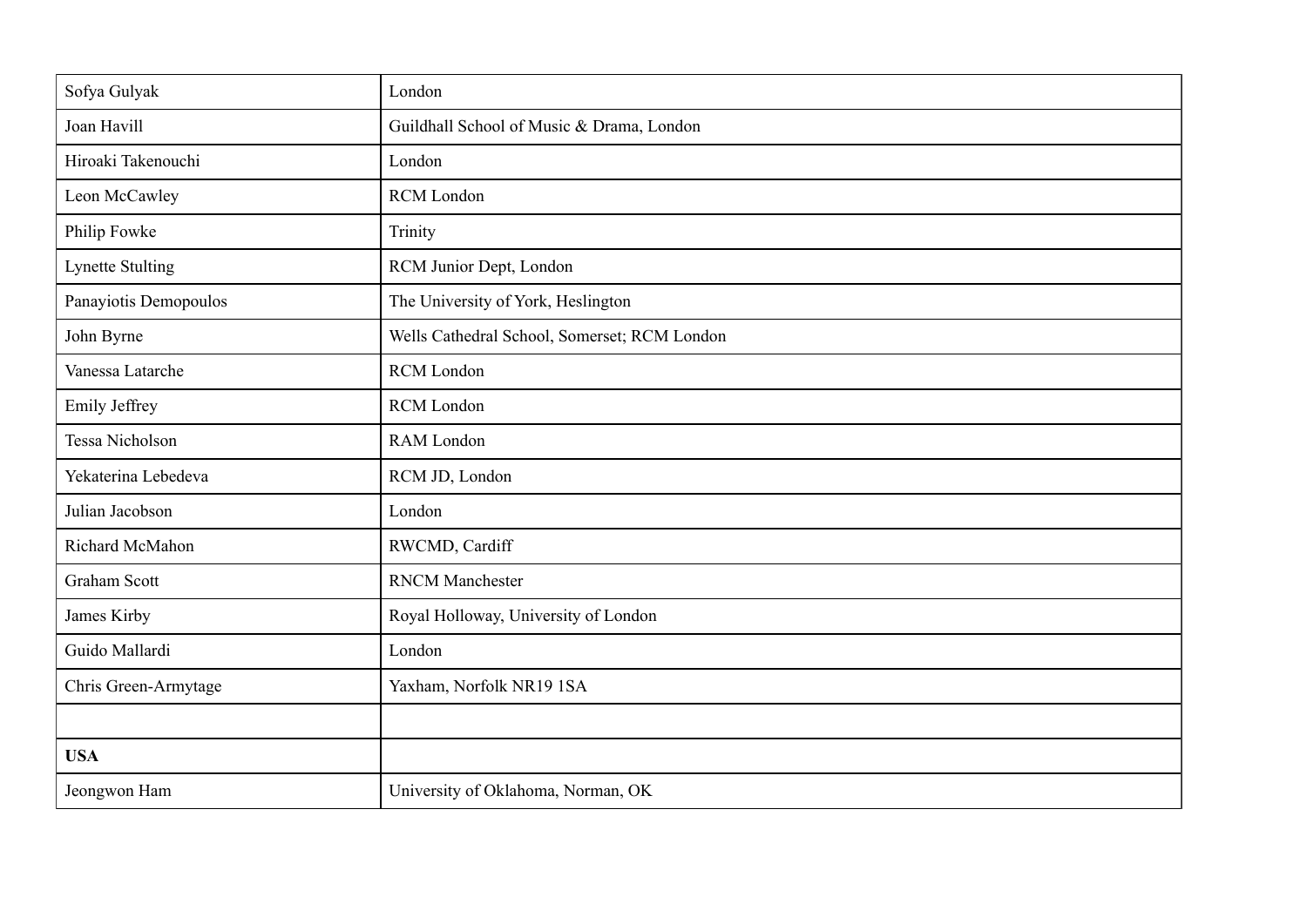| Zitta Zohar            | New York, NY                                                                       |
|------------------------|------------------------------------------------------------------------------------|
| Geoffrey Burleson      | Hunter College of CUNY, New York, NY                                               |
| Sergio Gallo           | Georgia State University, Atlanta, GA<br>Rocky Ridge Music Academy, Estes Park, CO |
| Matthew Edwards        | Missouri Western State University, St. Joseph, MO                                  |
| Ilia Radoslavov        | Truman State University, Kirksville, MO                                            |
| Marc Heeg              | SQN Sine Qua Non Music Academy, Columbus, OH                                       |
| Chi-Chen Wu            | University of Wyoming, Laramie, WY                                                 |
| Paul Hoffmann          | Rutgers University, New Brunswick, NJ                                              |
| Karina Bruk            | Rutgers University, New Brunswick, NJ                                              |
| Hedi Salanki-Rubardt   | University of West Florida, Pensacola, FL                                          |
| Svetozar Ivanov        | University of South Florida, Tampa, FL                                             |
| Ina Selvelieva         | St. Olaf College, Northfield, MN                                                   |
| Sophia Gilmson         | Butler School of Music, Austin, TX                                                 |
| Susan Chan             | Portland State University, Portland, OR                                            |
| Jeffrey Brown          | Western Illinois University, Macomb, IL                                            |
| Jane Solose            | Daytona Beach Shores, Florida                                                      |
| Sandra Ramawy          | University of Memphis, TX                                                          |
| <b>Oscar Macchioni</b> | University of Texas at El Paso, TX                                                 |
| Young-Hyun Cho         | University of Texas at Arlington, TX                                               |
| Haysun Kang            | Loyola University, Chicago, IL                                                     |
| Noel Engebretson       | University of Alabama, Tuscaloosa, AL                                              |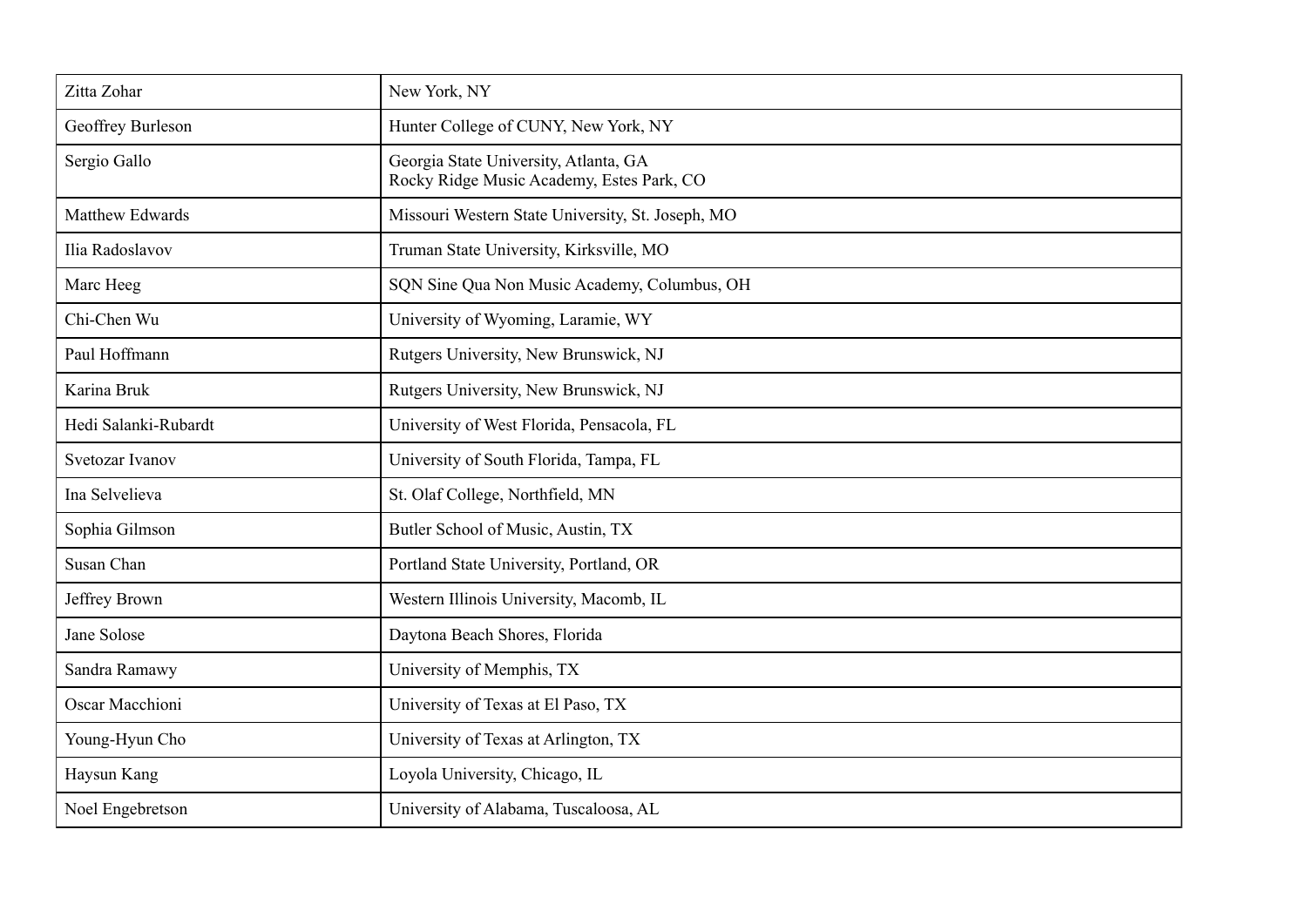| David Karp            | Southern Methodist University, Meadows School of the Arts, Dallas, TX |
|-----------------------|-----------------------------------------------------------------------|
| <b>Boaz Sharon</b>    | Boston University, Boston, MA                                         |
| Jane Luther Smith     | University of South Carolina Sumter, SC                               |
| <b>Blanche Abram</b>  | Hofstra University, Hempstead, NY                                     |
| Youmee Kim            | Ohio University, Athens, OH                                           |
| Linda Christensen     | Wayne State College, Wayne, NE                                        |
| Jeremy Dittus         | Dalcroze School of the Rockies, Denver, CO                            |
| William Lipke         | Adams State University, Alamosa, CO                                   |
| Leslie Tung           | Kalamazoo College, Kalamazoo, MI                                      |
| Maria del Pico Taylor | Temple University, Philadelphia, PA                                   |
| Hugo Goldenzweig      | Mannes School of Music, New York, NY                                  |
| <b>Adam Clark</b>     | Middle Tennessee State University, Murfreesboro, TN                   |
| Ani Gogova            | Chicago, IL                                                           |
| Wei-Yi Yang           | Yale University, New Haven, CT                                        |
| Ksenia Nosikova       | University of Iowa, Iowa City, IA                                     |
| Nicholas Roth         | Drake University, Des Moines, IA                                      |
| Michael Dean          | Oklahoma Baptist University, Shawnee, OK                              |
| George Borisov        | NJ                                                                    |
| Malek Jandali         | Atlanta, GA                                                           |
| Kevin Robert Orr      | University of Florida, Gainesville, FL                                |
| Anoush Tchakarian     | Mary Pappert School of Music, Duquesne University, Pittsburgh, PA     |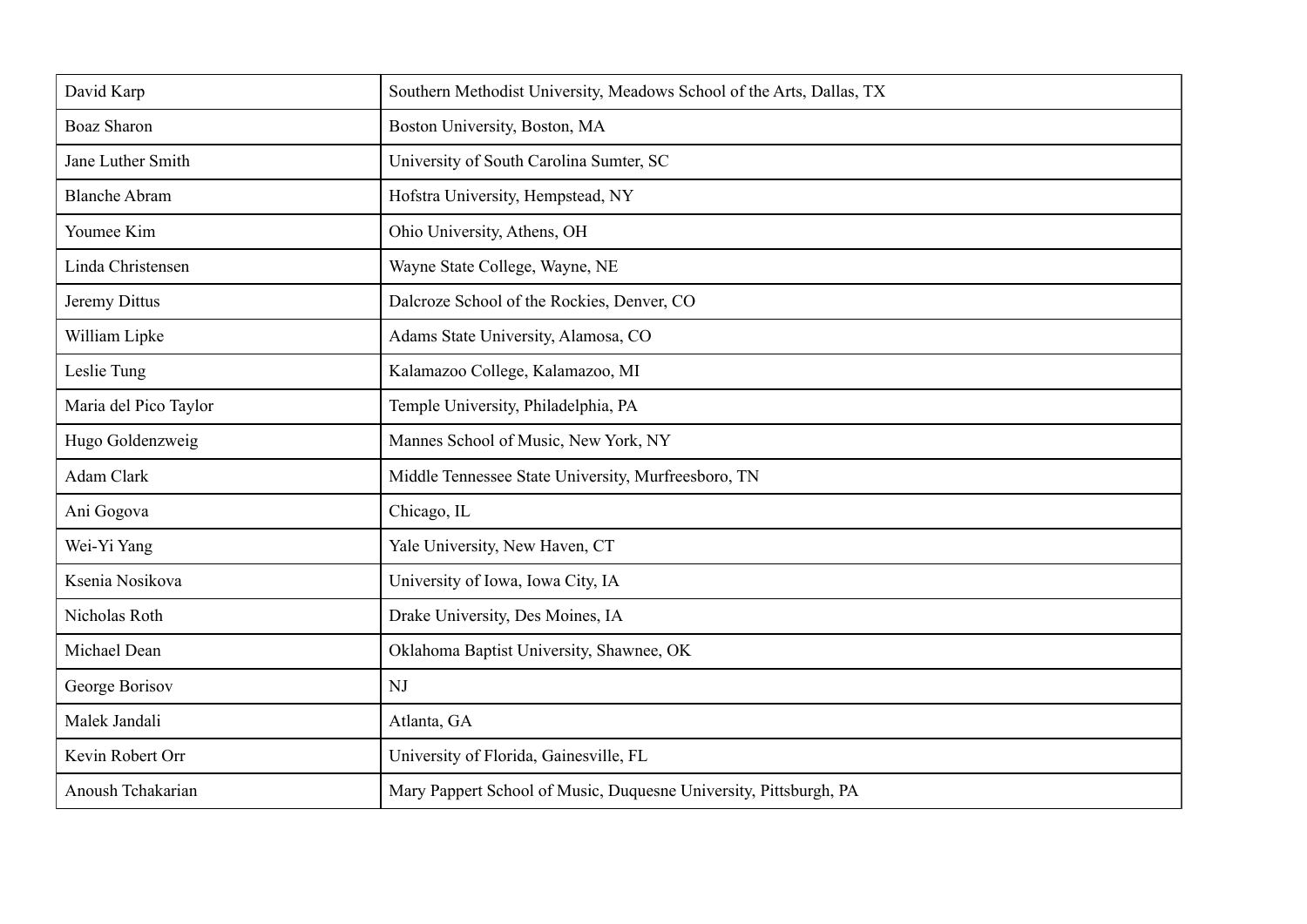| <b>Christopher Harding</b> | University of Michigan, Ann Arbor, MI                    |
|----------------------------|----------------------------------------------------------|
| Paola Savvidou             | University of Missouri, Columbia, MO                     |
| Winston Choi               | Roosevelt University, Chicago, IL                        |
| Soohyun Yun                | Kennesaw State University, Kennesaw, GA                  |
| Judith Burganger           | Florida Atlantic University, Boca Raton, FL              |
| Heather Coltman            | Florida Atlantic University, Boca Raton, FL              |
| Kristín Jónína Taylor      | Waldorf College, Forest City, IO                         |
| Pierre van der Westhuizen  | Cleveland International Piano Competition, Cleveland, OH |
| <b>Steven Spooner</b>      | University of Kansas, Lawrence, KS                       |
| Mia Hynes                  | University of Central Missouri, Warrensburg, MO          |
| Michael Benson             | Malone University, Canton, OH                            |
| Aysegul Durakoglu          | Stevens Institute of Technology, Hoboken, NJ             |
| Kevin Chance               | University of Alabama, Tuscaloosa, AL                    |
| Wojciech Kocyan            | Loyola Marymount University, Los Angeles, CA             |
| Kristi Baker               | Topeka, KS                                               |
| Ana Maria Trenchi Bottazzi | New York, NY                                             |
| Hannah Creviston           | Arizona State University, Tempe, AZ                      |
| Neil Rutman                | University of Central Arkansas, Conway, AR               |
| Raisa Isaacs               | Boca Raton, FL                                           |
| Anna Kiefer                | San Antonio, TX                                          |
| Rebecca Sorley             | University of Indianapolis, IN                           |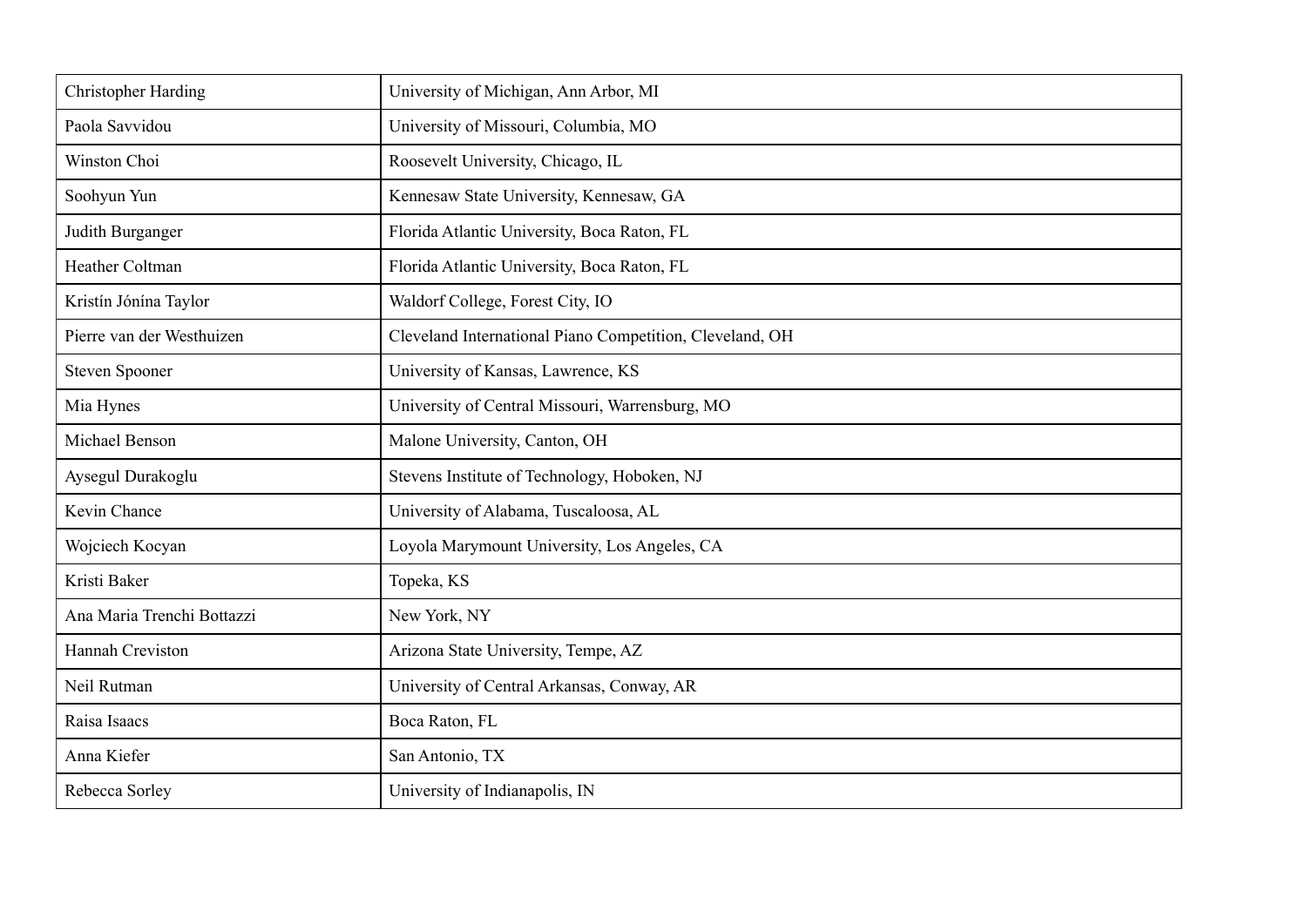| Jon Hynes            | Arkansas Baptist School of Fine Arts, Little Rock, AR |
|----------------------|-------------------------------------------------------|
| <b>Ernest Kramer</b> | Northwest Missouri State University, Maryville, MO    |
| Sun Min Kim          | Oklahoma State University, Stillwater, OH             |
| Molly Roseman        | University of Wisconsin-Stevens Point, WI             |
| Paul Krystofiak      | University of St. Thomas, Houston, TX                 |
| Omri Shimron         | California State University, East Bay, Hayward, CA    |
| David Viscoli        | Minnesota State University, Mankato, MN               |
| Valerie Cisler       | University of Nebraska, Kearney, NE                   |
| Slawomir Dobrzanski  | Kansas State University, Manhattan, KS                |
| Carol Gingerich      | University of West Georgia, Carollton, GA             |
| John Mortensen       | Cedarville University, Cedarville, OH                 |
| Jelena Vladikovic    | Grand Canyon University, Phoenix, AZ                  |
| Irena Kofman         | Florida Atlantic University, Boca Raton, FL           |
| Mark Tollefsen       | Viterbo University, La Crosse, WI                     |
| Vedrana Subotic      | University of Utah, Salt Lake City, UT                |
| Carlos Alberto Ibay  | Fairfax, VA                                           |
| Benjamin Warsaw      | Armstrong State University, Savannah, GA              |
| Eunmi Ko             | University of South Florida, Tampa, FL                |
| Roberta Rust         | Lynn University, Boca Raton, FL                       |
| Janet Soller         | Soller Piano Studio, Houston, TX                      |
| David Apter          | New York, NY                                          |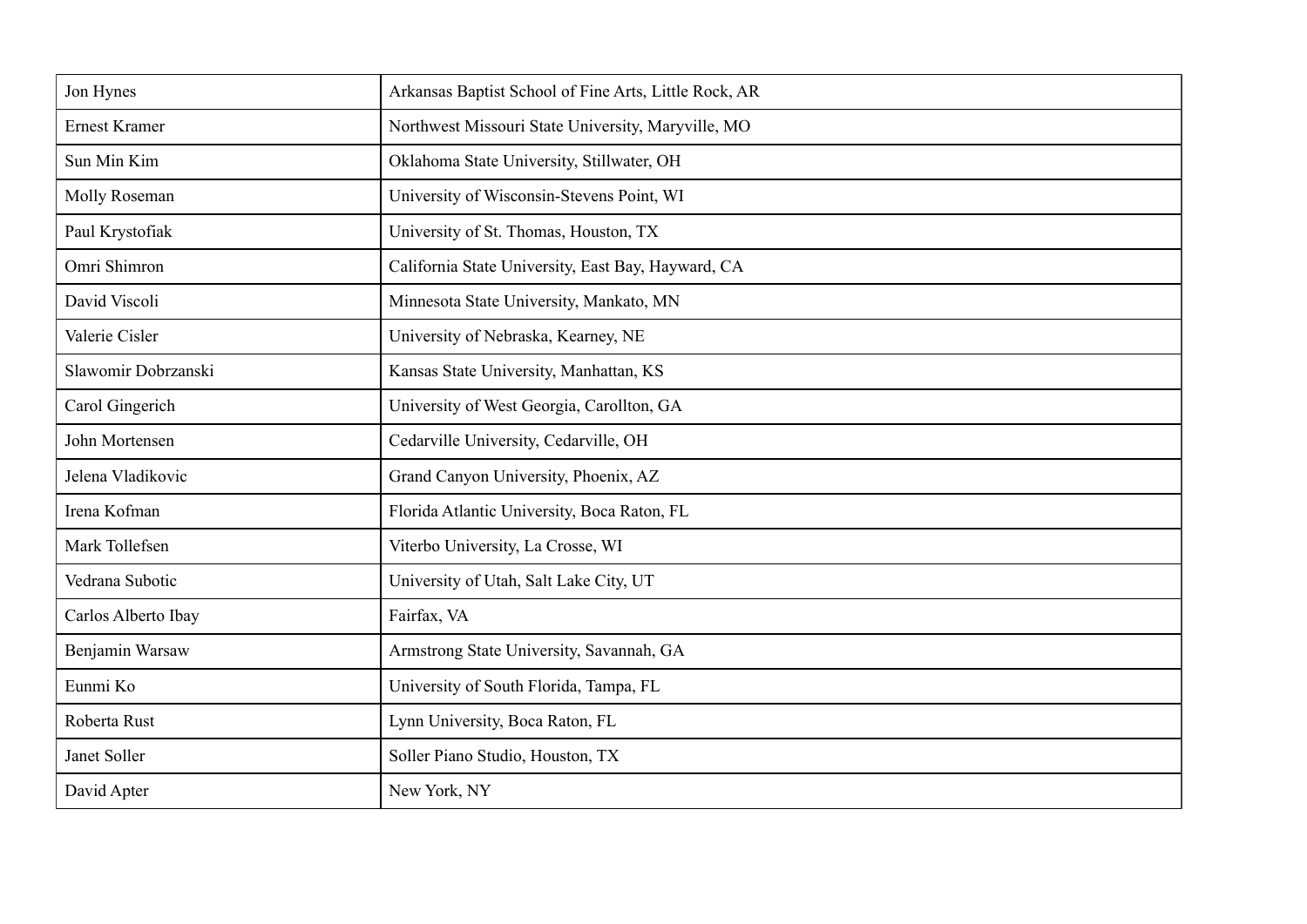| Mayron Tsong           | University of Maryland, College Park, MD                                |
|------------------------|-------------------------------------------------------------------------|
| Susan C. Ha            | Norfolk State University, Norfolk, VA                                   |
| Naoko Takao            | University of Miami, Coral Gables, FL                                   |
| Anoush Tchakarian      | Duquesne University, Pittsburgh, PA                                     |
| Mira Lee               |                                                                         |
| Tatiana Gorbunova      | Wallace Community College, AL                                           |
| Sophie Wang            | Northern Kentucky University<br>University of Cincinnati Communiversity |
| Zixiang Zhao           | Corona Conservatory, Los Angeles, CA                                    |
| Jennifer Prado         | Prado Academy of Music, Granada Hills, CA                               |
| Kristina Marinova      | New York, NY                                                            |
| Yun-Ling Hsu           | University of Central Florida, Orlando, FL                              |
| Yu-Hsuan Liao          | Shepherd University, Shepherdstown, WV                                  |
| Christie Sowby         | UT                                                                      |
| <b>Heather Lanners</b> | Oklahoma State University, Stillwater, OK                               |
| Peir-Shiuan Tang       | Austin Community College, TX                                            |
| Daniel Linder          | Los Angeles, CA and Tucson, AZ                                          |
| Mingyi Gao             | Irvine, CA                                                              |
| Jason Terry            | Samford University, Birmingham, AL                                      |
| Vladimir Valjarević    | Mannes School of Music, New York, NY                                    |
| Marianna Prjevalskaya  | Johns Hopkins University, Baltimore, MD                                 |
| Mirta Gómez            | New York, NY                                                            |